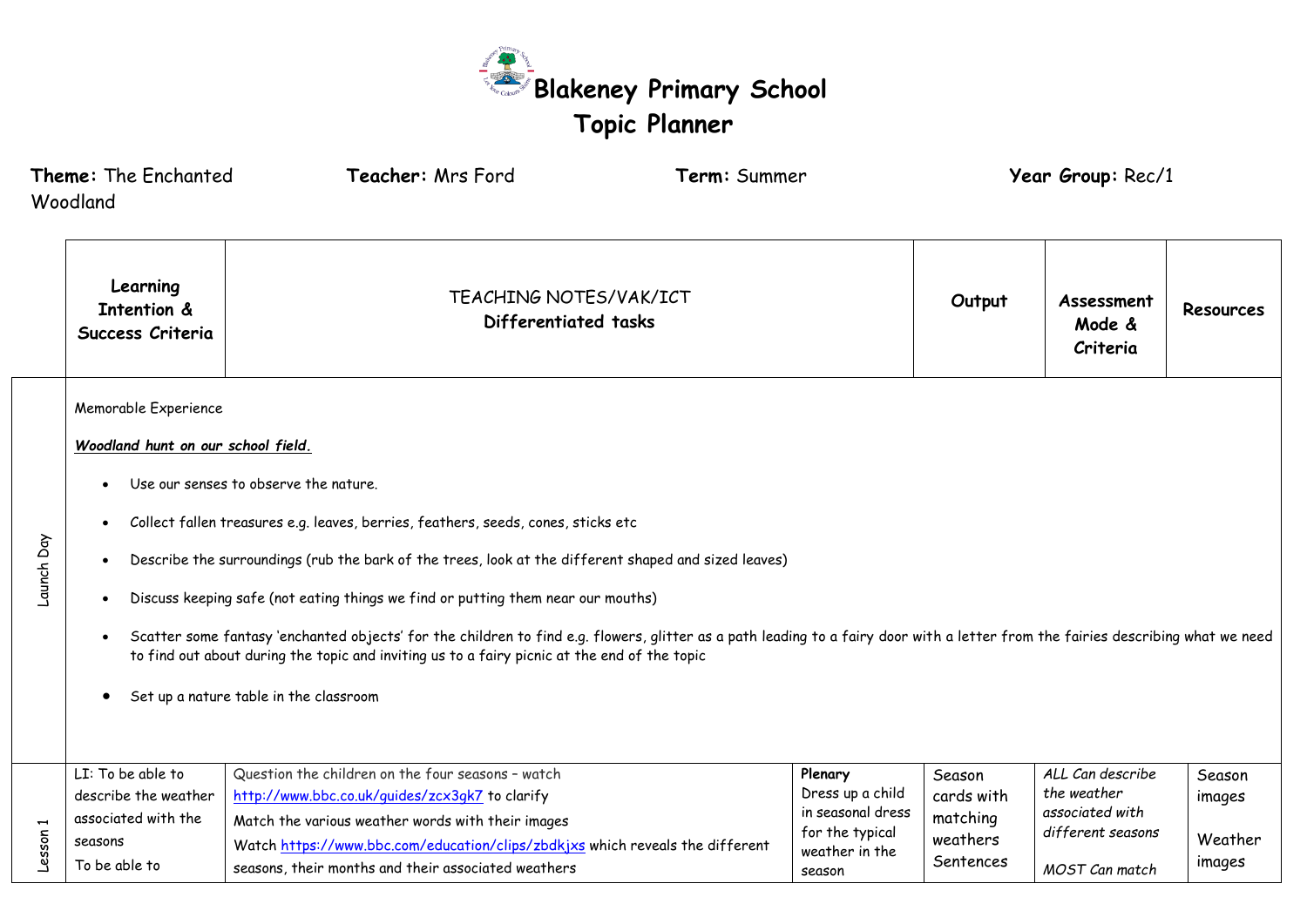|                  | describe how the<br>length of the<br>daylight changes<br>Can describe the<br>weather associated<br>with different<br>seasons<br>Can match clothing to | Consider the length of the daylight for each season<br>Match the weather to the                                                               | Match the weather to the                                                                                                                                                                                                                      | Match the weather to the                                                                    |                                                                                                   | about the<br>season       | clothing to the<br>weather in the<br>season                                 | Clothing<br>images                   |
|------------------|-------------------------------------------------------------------------------------------------------------------------------------------------------|-----------------------------------------------------------------------------------------------------------------------------------------------|-----------------------------------------------------------------------------------------------------------------------------------------------------------------------------------------------------------------------------------------------|---------------------------------------------------------------------------------------------|---------------------------------------------------------------------------------------------------|---------------------------|-----------------------------------------------------------------------------|--------------------------------------|
|                  |                                                                                                                                                       | season                                                                                                                                        | season and consider what<br>items of clothing we could<br>wear in each season                                                                                                                                                                 | season and write a<br>sentence to explain the<br>months of the season and<br>daylight hours |                                                                                                   |                           | SOME Can explain<br>how the length of<br>daylight changes                   |                                      |
|                  | the weather in the<br>season                                                                                                                          |                                                                                                                                               |                                                                                                                                                                                                                                               |                                                                                             |                                                                                                   |                           |                                                                             |                                      |
|                  | Can explain how the<br>length of daylight<br>changes                                                                                                  |                                                                                                                                               |                                                                                                                                                                                                                                               |                                                                                             |                                                                                                   |                           |                                                                             |                                      |
| $\sim$<br>Lesson | LI: To be able to use<br>simple compass<br>directions to<br>describe the location                                                                     | different compass point as a group.<br>compass position in relation to each other.<br>Children repeat in small groups with different objects. | Share the four compass points with the children and share rhyme (Never Eat<br>Shredded Wheat or Naughty Elephants Squirt Water) Children practise moving to<br>Again with four children, position them at different points and describe their |                                                                                             | Plenary<br>Children to<br>position each<br>other in various<br>directions in the<br>classroom and | Maps with<br>descriptions | ALL Can use the<br>four compass points<br>to describe the<br>location of an | Maps<br>Words of<br>items to<br>сору |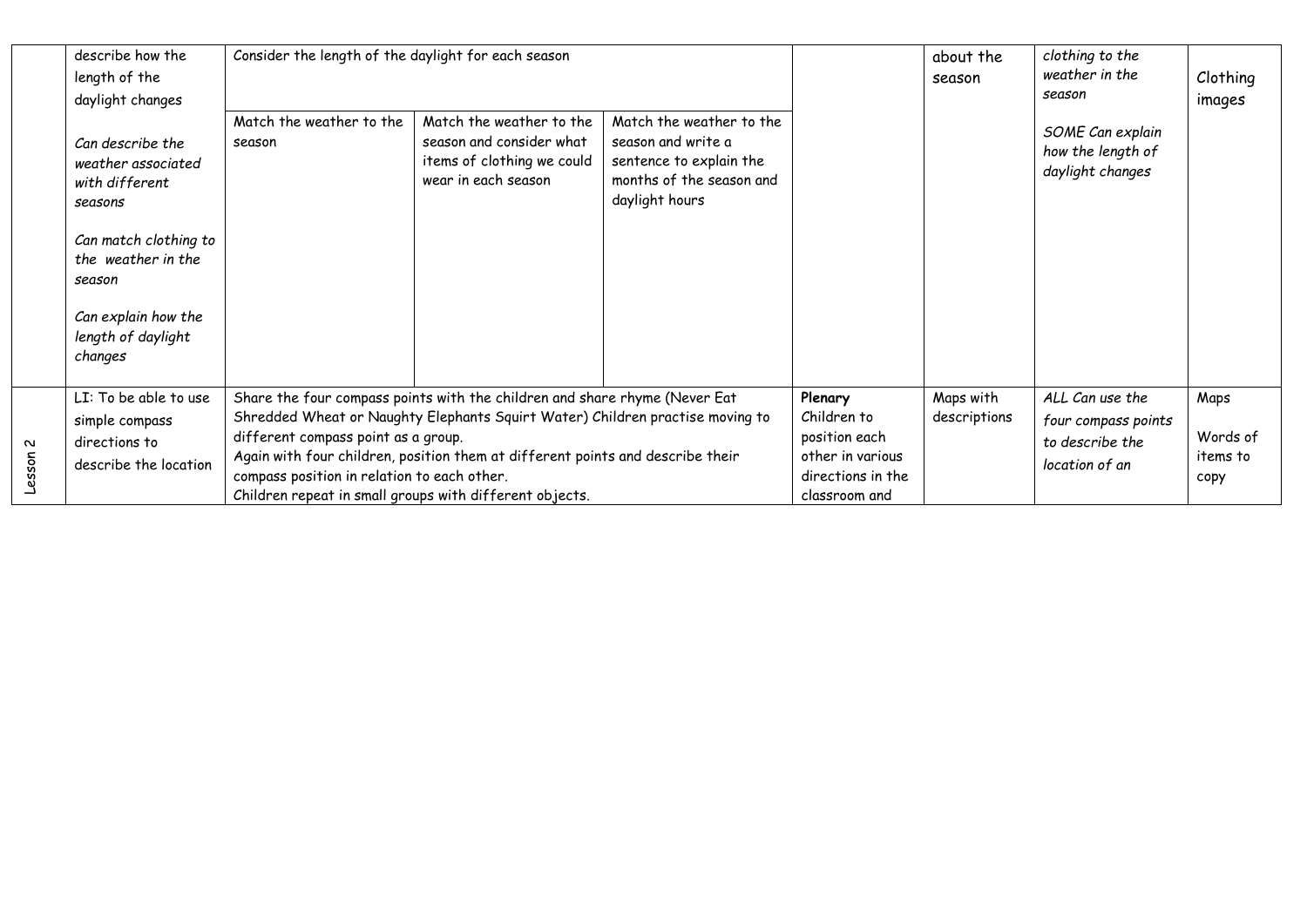| of features on a map. | Using basic map of                                | Using basic map of                                  | Using basic map of                                  | describe        | object, with support. | Sorting |
|-----------------------|---------------------------------------------------|-----------------------------------------------------|-----------------------------------------------------|-----------------|-----------------------|---------|
|                       | woodland features, chn to                         | woodland features, chn to                           | woodland features, chn to                           | positions using |                       | objects |
| Can use the four      | use frame to demonstrate                          | use frame to demonstrate                            | demonstrate knowledge of                            | compass points. | MOST Can use the      |         |
| compass points to     | knowledge of compass                              | knowledge of compass<br>directions. E.g. the owl is | compass directions. E.g.<br>the owl is north of the |                 | four compass points   |         |
| describe the location | directions. E.g. the owl is<br>north of the tree. | north of the tree.                                  | tree.                                               |                 | to describe the       |         |
| of an object, with    | Teacher to lead group.                            |                                                     |                                                     |                 | location of an        |         |
| support.              |                                                   |                                                     |                                                     |                 | object.               |         |
| Can use the four      |                                                   |                                                     |                                                     |                 | SOME Can use the      |         |
| compass points to     |                                                   |                                                     |                                                     |                 | four compass points   |         |
| describe the location |                                                   |                                                     |                                                     |                 | to describe the       |         |
| of an object.         |                                                   |                                                     |                                                     |                 | location of more      |         |
|                       |                                                   |                                                     |                                                     |                 | than one object.      |         |
| Can use the four      |                                                   |                                                     |                                                     |                 |                       |         |
| compass points to     |                                                   |                                                     |                                                     |                 |                       |         |
| describe the location |                                                   |                                                     |                                                     |                 |                       |         |
| of more than one      |                                                   |                                                     |                                                     |                 |                       |         |
| object.               |                                                   |                                                     |                                                     |                 |                       |         |
|                       |                                                   |                                                     |                                                     |                 |                       |         |
|                       |                                                   |                                                     |                                                     |                 |                       |         |
|                       |                                                   |                                                     |                                                     |                 |                       |         |
|                       |                                                   |                                                     |                                                     |                 |                       |         |
|                       |                                                   |                                                     |                                                     |                 |                       |         |
|                       |                                                   |                                                     |                                                     |                 |                       |         |
|                       |                                                   |                                                     |                                                     |                 |                       |         |
|                       |                                                   |                                                     |                                                     |                 |                       |         |
|                       |                                                   |                                                     |                                                     |                 |                       |         |
|                       |                                                   |                                                     |                                                     |                 |                       |         |
|                       |                                                   |                                                     |                                                     |                 |                       |         |
|                       |                                                   |                                                     |                                                     |                 |                       |         |
|                       |                                                   |                                                     |                                                     |                 |                       |         |
|                       |                                                   |                                                     |                                                     |                 |                       |         |
|                       |                                                   |                                                     |                                                     |                 |                       |         |
|                       |                                                   |                                                     |                                                     |                 |                       |         |
|                       |                                                   |                                                     |                                                     |                 |                       |         |
|                       |                                                   |                                                     |                                                     |                 |                       |         |
|                       |                                                   |                                                     |                                                     |                 |                       |         |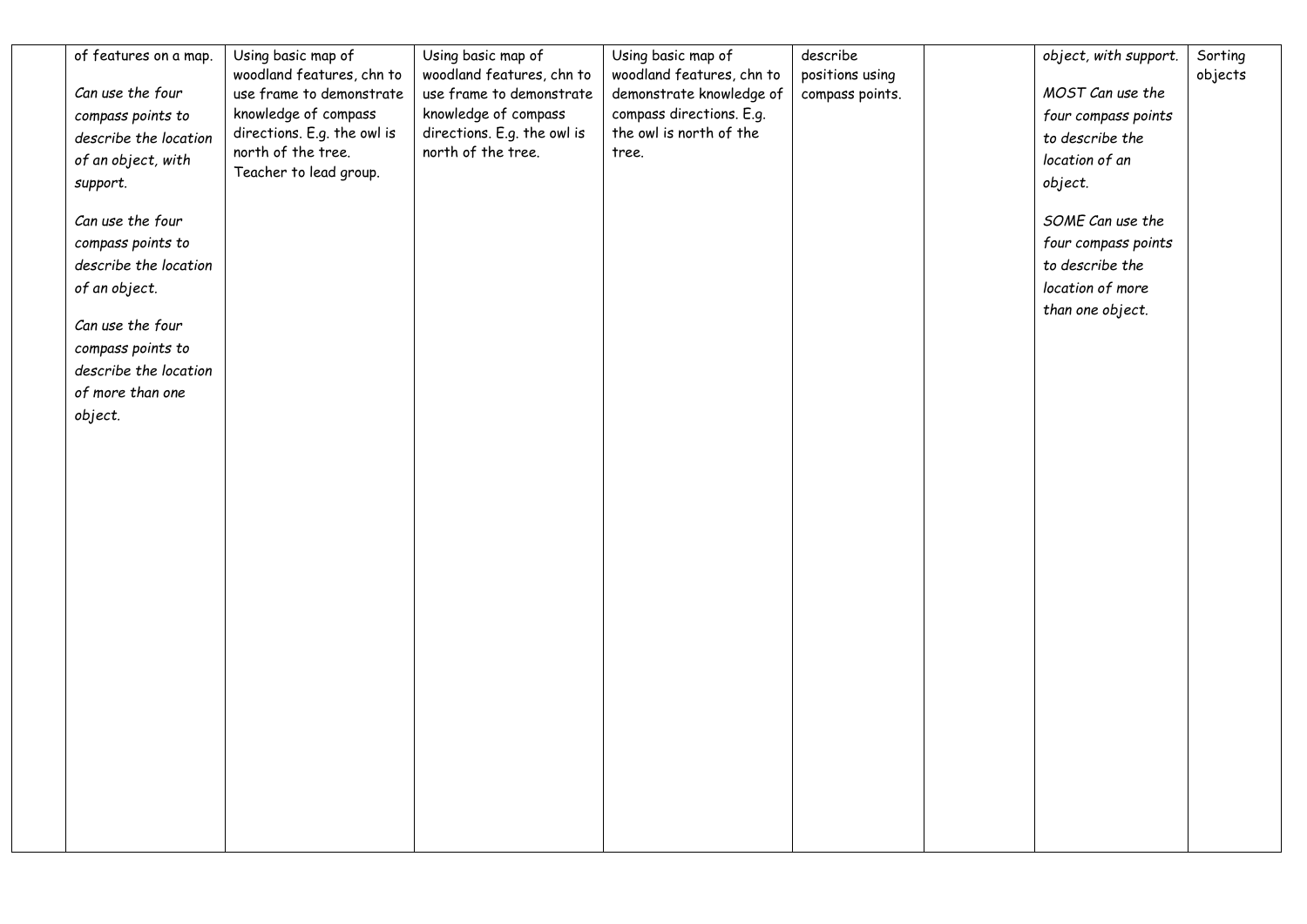| LI: To be able to use                      |                                                     | Recap of last lesson. (see above) Use what am I? statements to solve the identity of |                         | Plenary<br>HA children to | Completed<br>what am I? | ALL Can use the      | Clues (what<br>am I?) |
|--------------------------------------------|-----------------------------------------------------|--------------------------------------------------------------------------------------|-------------------------|---------------------------|-------------------------|----------------------|-----------------------|
| simple compass                             |                                                     | the children positioned into different compass points around the classroom.          |                         | share their clues         | questions               | four compass points  |                       |
| directions to                              | Answer the what am I?                               | Answer the what am I?                                                                | Children to write their | and rest of the           |                         | to work out the      | Maps                  |
| describe the location                      | questions based on the                              | questions based on the                                                               | own what am I clues     | class to work out         |                         | identity of objects  |                       |
| of features on a map.                      | map of woodland objects<br>to identify the mystery  | map of woodland objects<br>to identify the mystery                                   | Teacher support         | what am I?                |                         | with support         | Keys                  |
| To be able to use                          | object from the                                     | object from the                                                                      |                         |                           |                         | MOST Can use the     |                       |
| basic symbols in a key                     | enchanted woodland. TA<br>to work with the children | enchanted woodland.                                                                  |                         |                           |                         | four compass points  |                       |
| Can use the four                           | to give support.                                    |                                                                                      |                         |                           |                         | to work out the      |                       |
|                                            |                                                     |                                                                                      |                         |                           |                         | identity of objects  |                       |
| compass points to<br>work out the identity |                                                     |                                                                                      |                         |                           |                         | with support         |                       |
| of objects with                            |                                                     |                                                                                      |                         |                           |                         | SOME Can use the     |                       |
| support                                    |                                                     |                                                                                      |                         |                           |                         | four compass points  |                       |
|                                            |                                                     |                                                                                      |                         |                           |                         | write own clues to   |                       |
| Can use the four                           |                                                     |                                                                                      |                         |                           |                         | work out the         |                       |
| compass points to                          |                                                     |                                                                                      |                         |                           |                         | identity of woodland |                       |
| work out the identity                      |                                                     |                                                                                      |                         |                           |                         | objects              |                       |
| of objects with                            |                                                     |                                                                                      |                         |                           |                         |                      |                       |
| support                                    |                                                     |                                                                                      |                         |                           |                         |                      |                       |
| Can use the four                           |                                                     |                                                                                      |                         |                           |                         |                      |                       |
| compass points write                       |                                                     |                                                                                      |                         |                           |                         |                      |                       |
| own clues to work out                      |                                                     |                                                                                      |                         |                           |                         |                      |                       |
| the identity of                            |                                                     |                                                                                      |                         |                           |                         |                      |                       |
| woodland objects                           |                                                     |                                                                                      |                         |                           |                         |                      |                       |
|                                            |                                                     |                                                                                      |                         |                           |                         |                      |                       |
|                                            |                                                     |                                                                                      |                         |                           |                         |                      |                       |
|                                            |                                                     |                                                                                      |                         |                           |                         |                      |                       |
|                                            |                                                     |                                                                                      |                         |                           |                         |                      |                       |
|                                            |                                                     |                                                                                      |                         |                           |                         |                      |                       |
|                                            |                                                     |                                                                                      |                         |                           |                         |                      |                       |
|                                            |                                                     |                                                                                      |                         |                           |                         |                      |                       |
|                                            |                                                     |                                                                                      |                         |                           |                         |                      |                       |
|                                            |                                                     |                                                                                      |                         |                           |                         |                      |                       |
|                                            |                                                     |                                                                                      |                         |                           |                         |                      |                       |
|                                            |                                                     |                                                                                      |                         |                           |                         |                      |                       |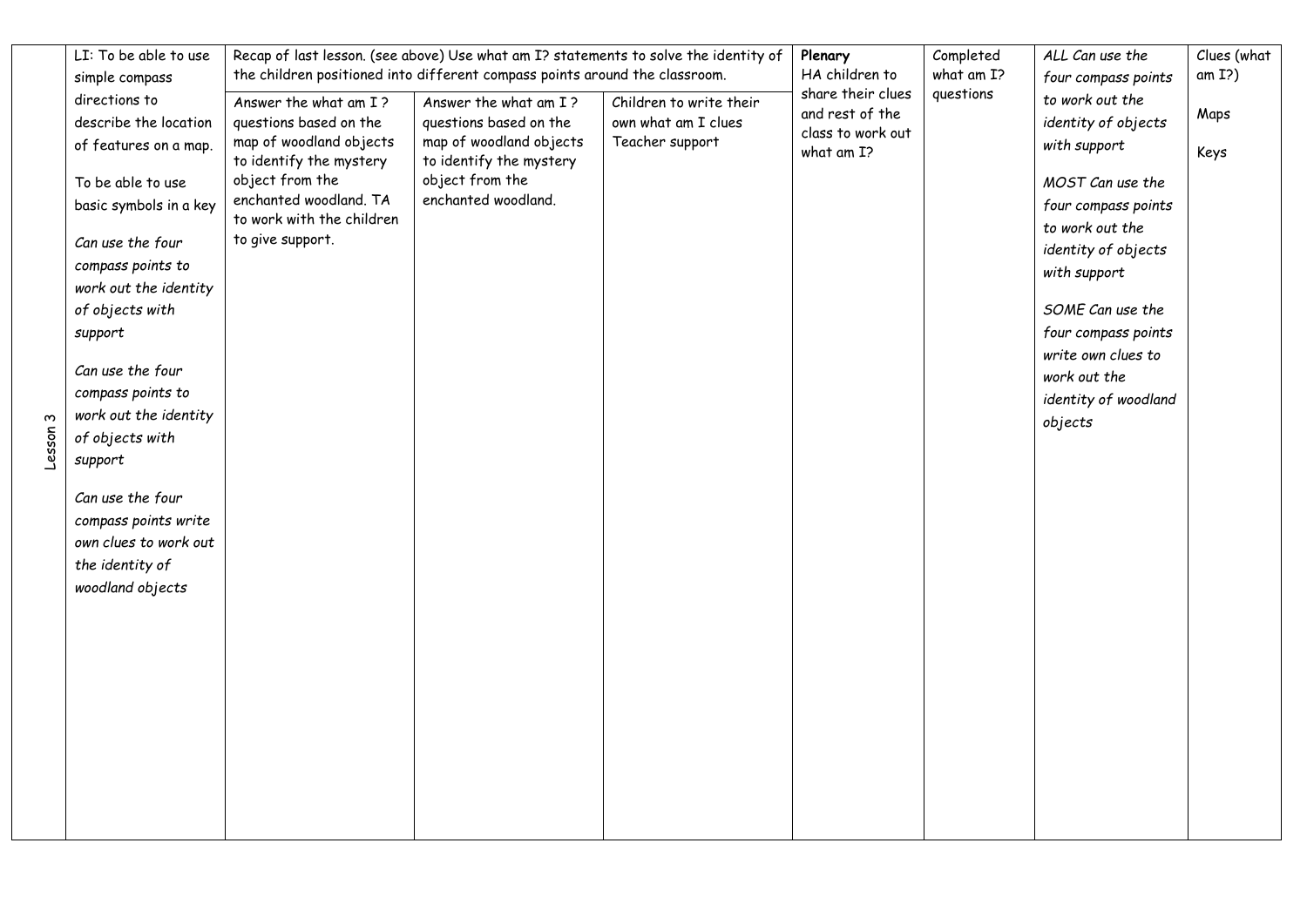| Lesson 4 | To be able to create<br>a simple map with a<br>basic key<br>Can design own map<br>with key<br>Can design own map<br>with key and orally<br>explain compass<br>directions<br>Can design own map<br>with key and write<br>sentences to explain | Recap of NSEW by playing a game.<br>Plot 5 woodland objects<br>and create matching key | Children are presented with a blank map. Demonstrate how to choose 5 woodland<br>objects to plot onto the map in different positions. Show how to create a matching<br>key. Talk about the map, describing the compass directions of objects.<br>Plot 5 woodland objects<br>and create matching key<br>Verbally pair share where<br>objects are using compass<br>directions | Plot 5 woodland objects<br>and create matching key<br>Write sentences<br>explaining where objects<br>are using compass<br>directions | Plenary<br>Share maps and<br>children answer<br>questions about<br>each others | Completed<br>map                                | ALL Can design own<br>map with key<br>MOST Can design<br>own map with key<br>and orally explain<br>compass directions<br>SOME Can design<br>own map with key<br>and write sentences<br>to explain compass<br>directions | <b>Blank maps</b>                       |
|----------|----------------------------------------------------------------------------------------------------------------------------------------------------------------------------------------------------------------------------------------------|----------------------------------------------------------------------------------------|-----------------------------------------------------------------------------------------------------------------------------------------------------------------------------------------------------------------------------------------------------------------------------------------------------------------------------------------------------------------------------|--------------------------------------------------------------------------------------------------------------------------------------|--------------------------------------------------------------------------------|-------------------------------------------------|-------------------------------------------------------------------------------------------------------------------------------------------------------------------------------------------------------------------------|-----------------------------------------|
|          | compass directions<br>To be able to<br>identify and name a<br>variety of common<br>animals                                                                                                                                                   | jungle/ocean                                                                           | Discuss how animals have their own habitat and that different animals live in<br>Plenary<br>different habitats. Think about the woodland habitat - what animals might live<br>there? Compare this to different habitats and animals that live there e.g.                                                                                                                    |                                                                                                                                      |                                                                                | Completed<br>sentences/<br>matching<br>activity | ALL Can match<br>animals to their<br>habitat<br>MOST Can name                                                                                                                                                           | Pictures to<br>match<br>Prerecorde<br>d |
| Lesson 5 | Can match animals to<br>their habitat<br>Can name animals<br>that might live in a<br>particular habitat<br>Can describe animals<br>that might live in a<br>particular habitat                                                                | Children match animals to<br>their habitat using<br>pictures                           | Children fill in the missing<br>blanks about habitats                                                                                                                                                                                                                                                                                                                       | Children to write<br>sentences describing<br>animals from a woodland                                                                 |                                                                                |                                                 | animals that might<br>live in a particular<br>habitat<br>SOME Can describe<br>animals that might<br>live in a particular<br>habitat                                                                                     | sentences                               |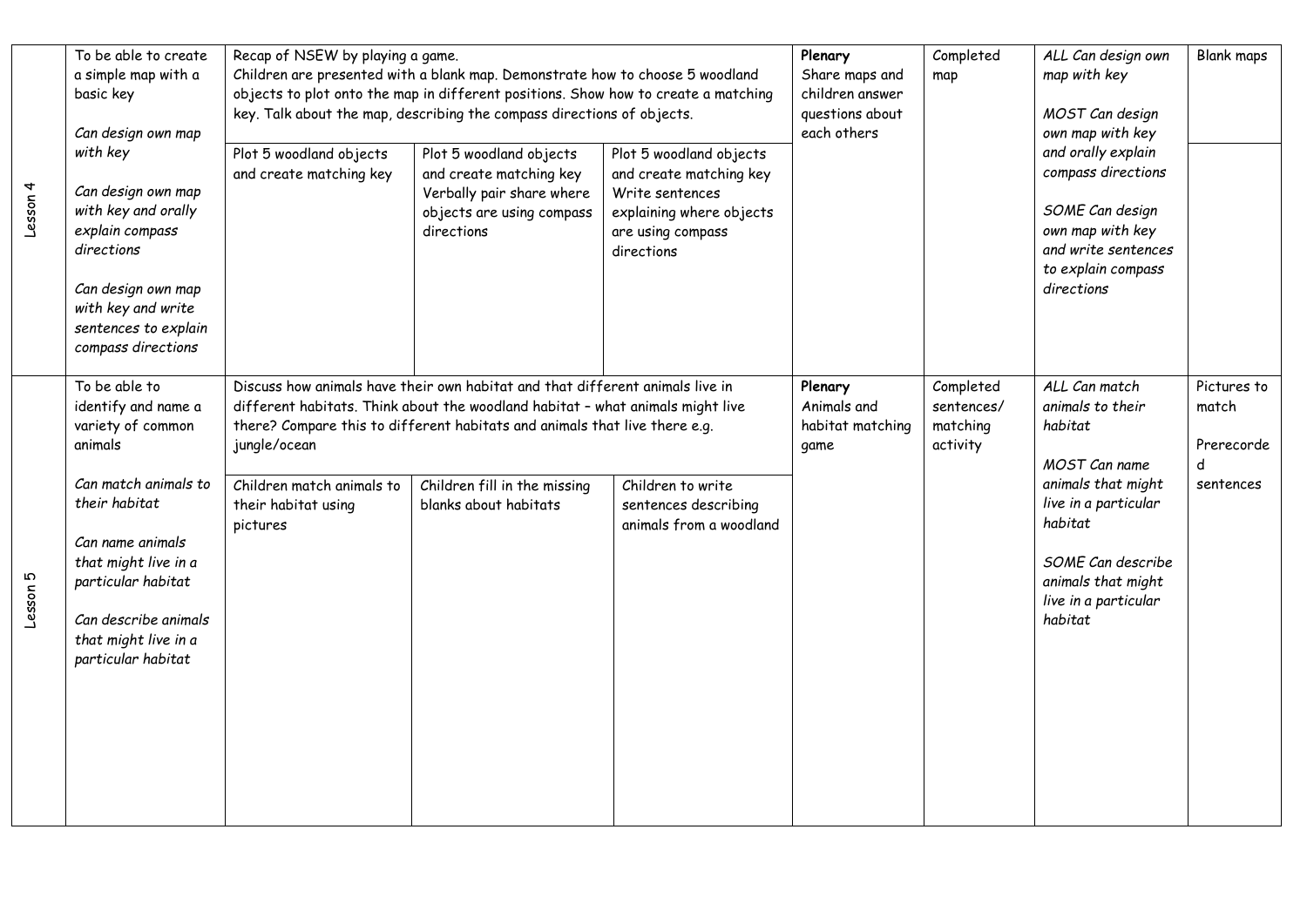| To be able to          |                         | Recap on habitats as a place where an animal lives. Look at PPT of animals woodland |                           | Plenary          | Completed   | ALL Can name a       | Labels     |
|------------------------|-------------------------|-------------------------------------------------------------------------------------|---------------------------|------------------|-------------|----------------------|------------|
| identify and name a    |                         | habitats. Focus specifically on the hedgehog and the fox. Look at where they live   |                           | Animals and      | labels/fact | variety of common    |            |
| variety of common      |                         | and read information on what they eat. Create actions to remind children.           |                           | habitat matching | file        | woodland animals     | Animal     |
| animals, explaining    |                         |                                                                                     |                           | game             |             |                      | words      |
| their habitat and diet |                         |                                                                                     |                           |                  |             | MOST Can say         |            |
| Can name a variety of  | Match a variety of      | Match a variety of                                                                  | Complete fact files about |                  |             | where a variety of   | Factfiles  |
| common woodland        | common woodland animals | common woodland animals                                                             | the fox and the hedgehog  |                  |             | common woodland      |            |
| animals                | to their name. Write    | to their name. Write                                                                | to include their habitat  |                  |             | animals live e.g. a  | Informatio |
|                        | labels under the image. | labels under the image.                                                             | and what they eat.        |                  |             | den or nest          | n on fox   |
| Can say where a        |                         | Add a sentence to say                                                               |                           |                  |             |                      | and        |
| variety of common      |                         | where the animal lives.                                                             |                           |                  |             | SOME Can say what    | hedgehog   |
| woodland animals live  |                         |                                                                                     |                           |                  |             | a variety of common  |            |
| e.g. a den or nest     |                         |                                                                                     |                           |                  |             | woodland animals eat |            |
|                        |                         |                                                                                     |                           |                  |             |                      |            |
| Can say what a         |                         |                                                                                     |                           |                  |             |                      |            |
| variety of common      |                         |                                                                                     |                           |                  |             |                      |            |
| woodland animals eat   |                         |                                                                                     |                           |                  |             |                      |            |
|                        |                         |                                                                                     |                           |                  |             |                      |            |
|                        |                         |                                                                                     |                           |                  |             |                      |            |
|                        |                         |                                                                                     |                           |                  |             |                      |            |
|                        |                         |                                                                                     |                           |                  |             |                      |            |
|                        |                         |                                                                                     |                           |                  |             |                      |            |
|                        |                         |                                                                                     |                           |                  |             |                      |            |
|                        |                         |                                                                                     |                           |                  |             |                      |            |
|                        |                         |                                                                                     |                           |                  |             |                      |            |
|                        |                         |                                                                                     |                           |                  |             |                      |            |
|                        |                         |                                                                                     |                           |                  |             |                      |            |
|                        |                         |                                                                                     |                           |                  |             |                      |            |
|                        |                         |                                                                                     |                           |                  |             |                      |            |
|                        |                         |                                                                                     |                           |                  |             |                      |            |
|                        |                         |                                                                                     |                           |                  |             |                      |            |
|                        |                         |                                                                                     |                           |                  |             |                      |            |
|                        |                         |                                                                                     |                           |                  |             |                      |            |
|                        |                         |                                                                                     |                           |                  |             |                      |            |
|                        |                         |                                                                                     |                           |                  |             |                      |            |
|                        |                         |                                                                                     |                           |                  |             |                      |            |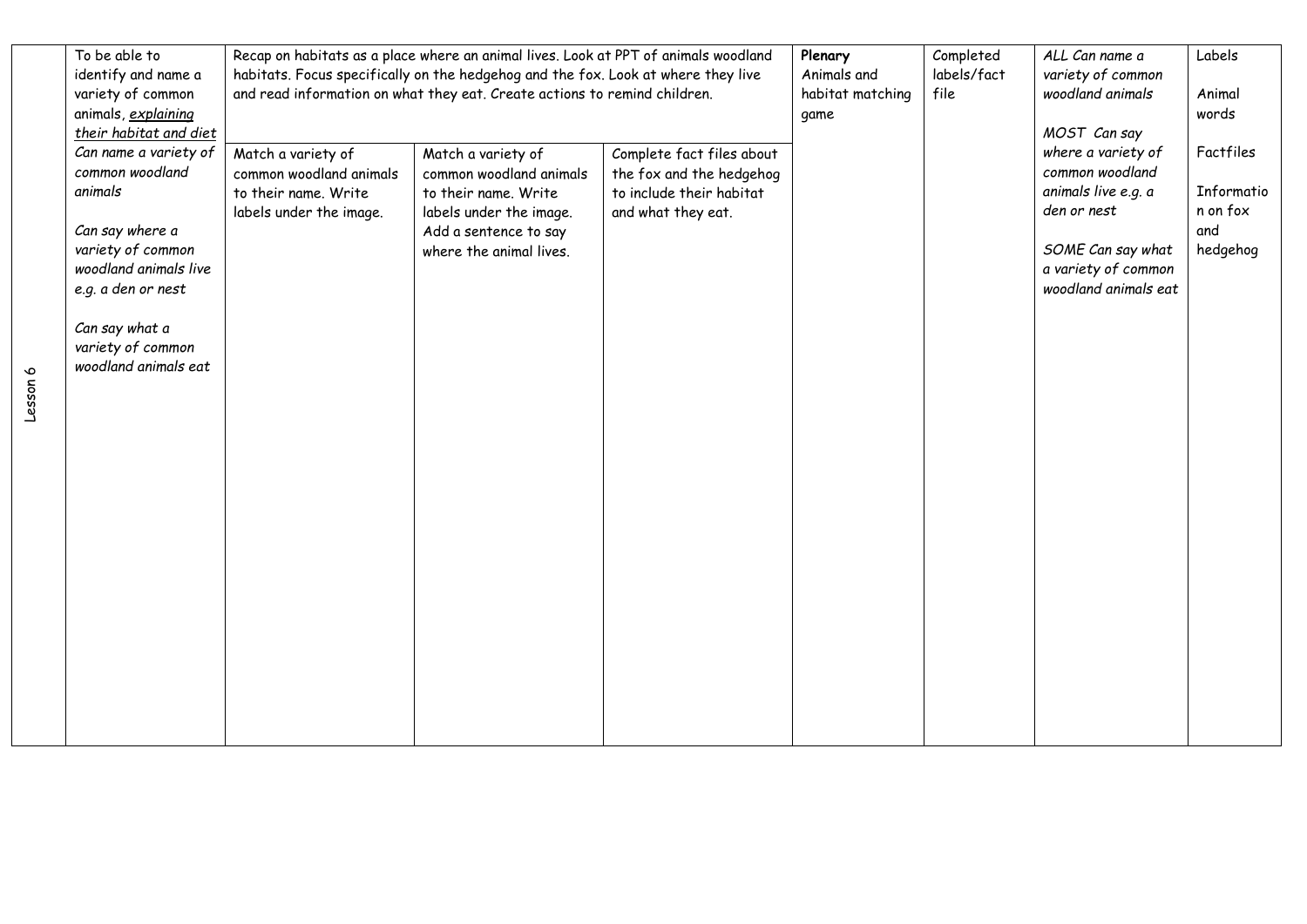| To be able to<br>understand the<br>similarities and<br>differences between<br>two places<br>Can spot differences<br>between two places | Look at a woodland environment and a jungle/arctic/desert environment. Compare<br>the two looking for things which are the same and things which are different. Look<br>at features such as plants growing there/animals that live there etc.<br>Complete for two different locations compared to a woodland |                                                                                                                                                             |                                                                                                                                                                                                                                            | Plenary<br>Spot the<br>difference | Completed<br>spot the<br>differences<br>Venn<br>diagrams<br>Sentences | ALL Can spot<br>differences between<br>two places<br>MOST Can spot<br>similarities between<br>two places | Spot the<br>difference<br>between<br>images |
|----------------------------------------------------------------------------------------------------------------------------------------|--------------------------------------------------------------------------------------------------------------------------------------------------------------------------------------------------------------------------------------------------------------------------------------------------------------|-------------------------------------------------------------------------------------------------------------------------------------------------------------|--------------------------------------------------------------------------------------------------------------------------------------------------------------------------------------------------------------------------------------------|-----------------------------------|-----------------------------------------------------------------------|----------------------------------------------------------------------------------------------------------|---------------------------------------------|
| Can spot similarities<br>between two places<br>Can spot both<br>similarities and<br>differences                                        | Give two pictures of<br>different places e.g.<br>woodland and the jungle.<br>Children to spot the<br>difference by circling the<br>different features in<br>each                                                                                                                                             | Give two pictures of<br>different places e.g.<br>woodland and the jungle.<br>Children to compare<br>similarities and<br>differences using a venn<br>diagram | Give two pictures of<br>different places e.g.<br>woodland and the jungle.<br>Children to compare<br>similarities and<br>differences using a venn<br>diagram and explain them<br>by writing simple<br>sentences about their<br>observations |                                   |                                                                       | SOME Can spot both<br>similarities and<br>differences                                                    |                                             |

Lesson 7 and Lesson 8

Lesson 7 and Lesson 8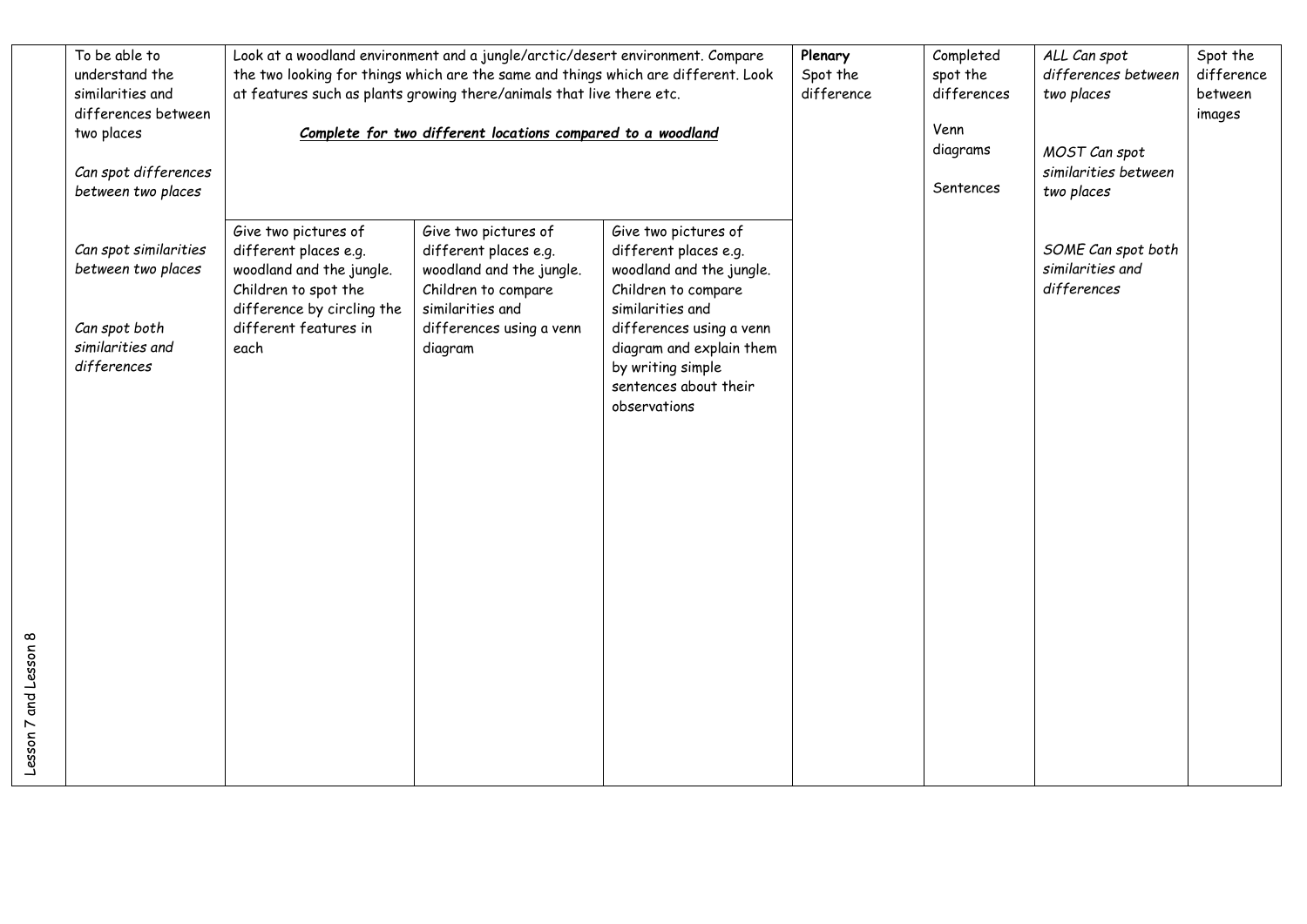| To be able to use    |                                       | Explain what the word physical means. What are physical features? (Those which |                            | Plenary           | Completed | ALL Can sort         | Grids       |
|----------------------|---------------------------------------|--------------------------------------------------------------------------------|----------------------------|-------------------|-----------|----------------------|-------------|
| basic vocabulary to  |                                       | God put their) Do the same for human features. (Those that have been built by  |                            | Look at some      | grids     | features between     |             |
| refer to human and   |                                       | man). Look at some pictures of woodlands and refer to the human and physical   |                            | human and         |           | those which are      |             |
| physical features    | features of them.                     |                                                                                |                            | physical features |           | human and those      | Words and   |
|                      |                                       |                                                                                |                            | around our school |           | which are physical   | pictures of |
| Can sort features    | Human: farm, house, village           |                                                                                |                            | by visiting the   |           | related to a         |             |
| between those which  | Physical: trees, river, rocks, plants |                                                                                |                            | playground and    |           | particular habitat   | features    |
| are human and those  | Sort features linked to a             | Sort features linked to a                                                      | Sort features linked to a  | becoming          |           |                      |             |
| which are physical   | woodland habitat                      | woodland habitat                                                               | woodland habitat, Give     | detectives        |           | MOST Can sort        |             |
| related to a         |                                       | Give children two columns                                                      | children four columns and  |                   |           | features between     |             |
| particular habitat   |                                       | and the words to match                                                         | the words to match the     |                   |           | those which are      |             |
|                      |                                       | the picture into the                                                           | picture into the human or  |                   |           | human and those      |             |
| Can sort features    |                                       | human or physical section                                                      | physical section but also  |                   |           | which are physical   |             |
| between those which  |                                       | and children write a                                                           | into which habitat the     |                   |           | related to a         |             |
| are human and those  |                                       | definition of human and                                                        | feature could be found in. |                   |           | particular habitat   |             |
| which are physical   |                                       | physical features                                                              |                            |                   |           | and record           |             |
| related to a         |                                       |                                                                                | Woodland and Town          |                   |           | definitions of human |             |
| particular habitat   |                                       |                                                                                |                            |                   |           | and physical         |             |
| and record           |                                       |                                                                                |                            |                   |           |                      |             |
| definitions of human |                                       |                                                                                |                            |                   |           | SOME Can sort        |             |
| and physical         |                                       |                                                                                |                            |                   |           | features between     |             |
|                      |                                       |                                                                                |                            |                   |           | those which are      |             |
| Can sort features    |                                       |                                                                                |                            |                   |           | human and those      |             |
| between those which  |                                       |                                                                                |                            |                   |           | which are physical   |             |
| are human and those  |                                       |                                                                                |                            |                   |           | related to many      |             |
| which are physical   |                                       |                                                                                |                            |                   |           | habitats             |             |
| related to many      |                                       |                                                                                |                            |                   |           |                      |             |
| habitats             |                                       |                                                                                |                            |                   |           |                      |             |
|                      |                                       |                                                                                |                            |                   |           |                      |             |
|                      |                                       |                                                                                |                            |                   |           |                      |             |
|                      |                                       |                                                                                |                            |                   |           |                      |             |
|                      |                                       |                                                                                |                            |                   |           |                      |             |
|                      |                                       |                                                                                |                            |                   |           |                      |             |
|                      |                                       |                                                                                |                            |                   |           |                      |             |
|                      |                                       |                                                                                |                            |                   |           |                      |             |
|                      |                                       |                                                                                |                            |                   |           |                      |             |
|                      |                                       |                                                                                |                            |                   |           |                      |             |
|                      |                                       |                                                                                |                            |                   |           |                      |             |
|                      |                                       |                                                                                |                            |                   |           |                      |             |

Lesson 9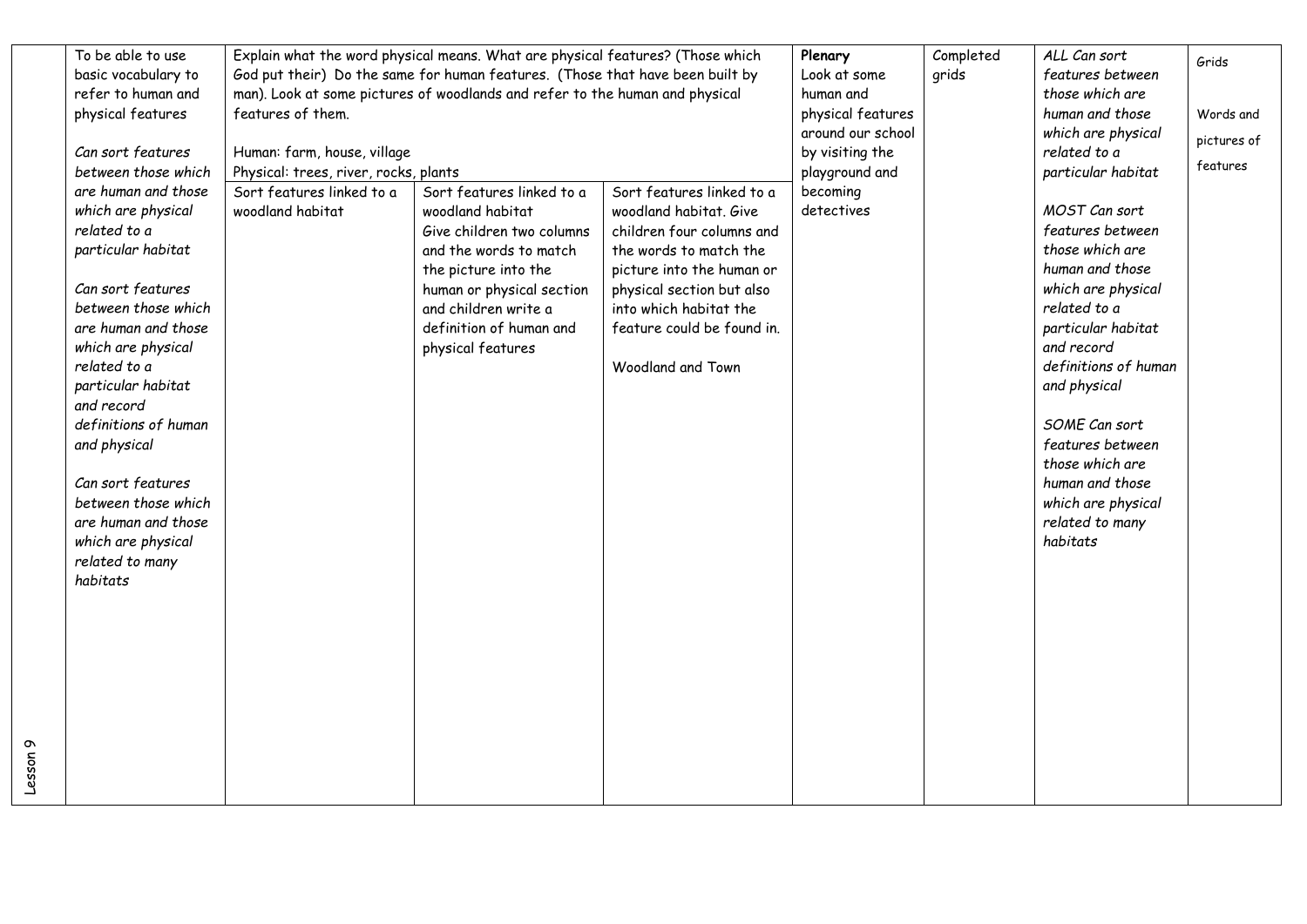|           | To be able to use       |                                                    | Show a map of the UK. Discuss the four countries which make up the UK.            |                           | Plenary           | Completed    | ALL Can locate the                            | Maps         |
|-----------|-------------------------|----------------------------------------------------|-----------------------------------------------------------------------------------|---------------------------|-------------------|--------------|-----------------------------------------------|--------------|
|           | maps, atlases and       | Demonstrate how to find them using an atlas/globe. |                                                                                   |                           | Quiz - name the   | maps         | four countries of                             | Globes       |
|           | globes to identify the  |                                                    | Q- Does anyone know any of the capital cities of the four countries?              |                           | country and its   |              | the United Kingdom                            | Atlases      |
|           | United Kingdom and      |                                                    |                                                                                   |                           | capital for house |              |                                               |              |
|           | its four countries      |                                                    |                                                                                   |                           | points            |              | MOST Can locate                               |              |
|           |                         |                                                    |                                                                                   |                           |                   |              | the above plus the                            |              |
|           | Can locate the four     | Locate the four countries                          | Locate the four countries                                                         | Locate the four countries |                   |              | capital cities of each                        |              |
|           | countries of the        | of the UK on a map of the                          | of the UK on a map of the                                                         | of the UK on a map of the |                   |              |                                               |              |
|           |                         | UK.                                                | UK.                                                                               | UK.                       |                   |              | country                                       |              |
|           | United Kingdom          |                                                    |                                                                                   |                           |                   |              |                                               |              |
|           |                         |                                                    | Locate the four capital                                                           | Locate the four capital   |                   |              | SOME Can locate                               |              |
|           | Can locate the above    |                                                    |                                                                                   |                           |                   |              | the above plus                                |              |
|           | plus the capital cities |                                                    | cities.                                                                           | cities.                   |                   |              | Sherwood Forest                               |              |
|           | of each country         |                                                    |                                                                                   |                           |                   |              |                                               |              |
|           |                         |                                                    |                                                                                   | Locate Sherwood Forest    |                   |              |                                               |              |
|           | Can locate the above    |                                                    |                                                                                   |                           |                   |              |                                               |              |
|           | plus Sherwood Forest    |                                                    |                                                                                   |                           |                   |              |                                               |              |
|           |                         |                                                    |                                                                                   |                           |                   |              |                                               |              |
|           |                         |                                                    |                                                                                   |                           |                   |              |                                               |              |
|           |                         |                                                    |                                                                                   |                           |                   |              |                                               |              |
|           |                         |                                                    |                                                                                   |                           |                   |              |                                               |              |
|           |                         |                                                    |                                                                                   |                           |                   |              |                                               |              |
|           |                         |                                                    |                                                                                   |                           |                   |              |                                               |              |
|           |                         |                                                    |                                                                                   |                           |                   |              |                                               |              |
|           |                         |                                                    |                                                                                   |                           |                   |              |                                               |              |
|           |                         |                                                    |                                                                                   |                           |                   |              |                                               |              |
|           |                         |                                                    |                                                                                   |                           |                   |              |                                               |              |
|           |                         |                                                    |                                                                                   |                           |                   |              |                                               |              |
| Lesson 10 |                         |                                                    |                                                                                   |                           |                   |              |                                               |              |
|           |                         |                                                    |                                                                                   |                           |                   |              |                                               |              |
|           | To be able to use       |                                                    | Research Sherwood Forest as a class through books and the internet. Show children |                           | Plenary           | Case studies | ALL Can sort features<br>based on those which | Map of       |
|           | basic vocabulary to     |                                                    | a map of the forest. Talk about the human and physical features of the forest.    |                           | Pass the fact     |              | are human and those                           | Sherwood     |
| Lesson 11 | refer to human and      |                                                    | Watch videos of the forest and read accounts of the Major Oak. Quiz to recall     |                           | around about      |              | which are physical with                       | Forest       |
| and 12    | physical features of    | facts.                                             |                                                                                   | Sherwood Forest           |                   | support      |                                               |              |
|           | a local place           |                                                    |                                                                                   |                           |                   |              |                                               | <b>Books</b> |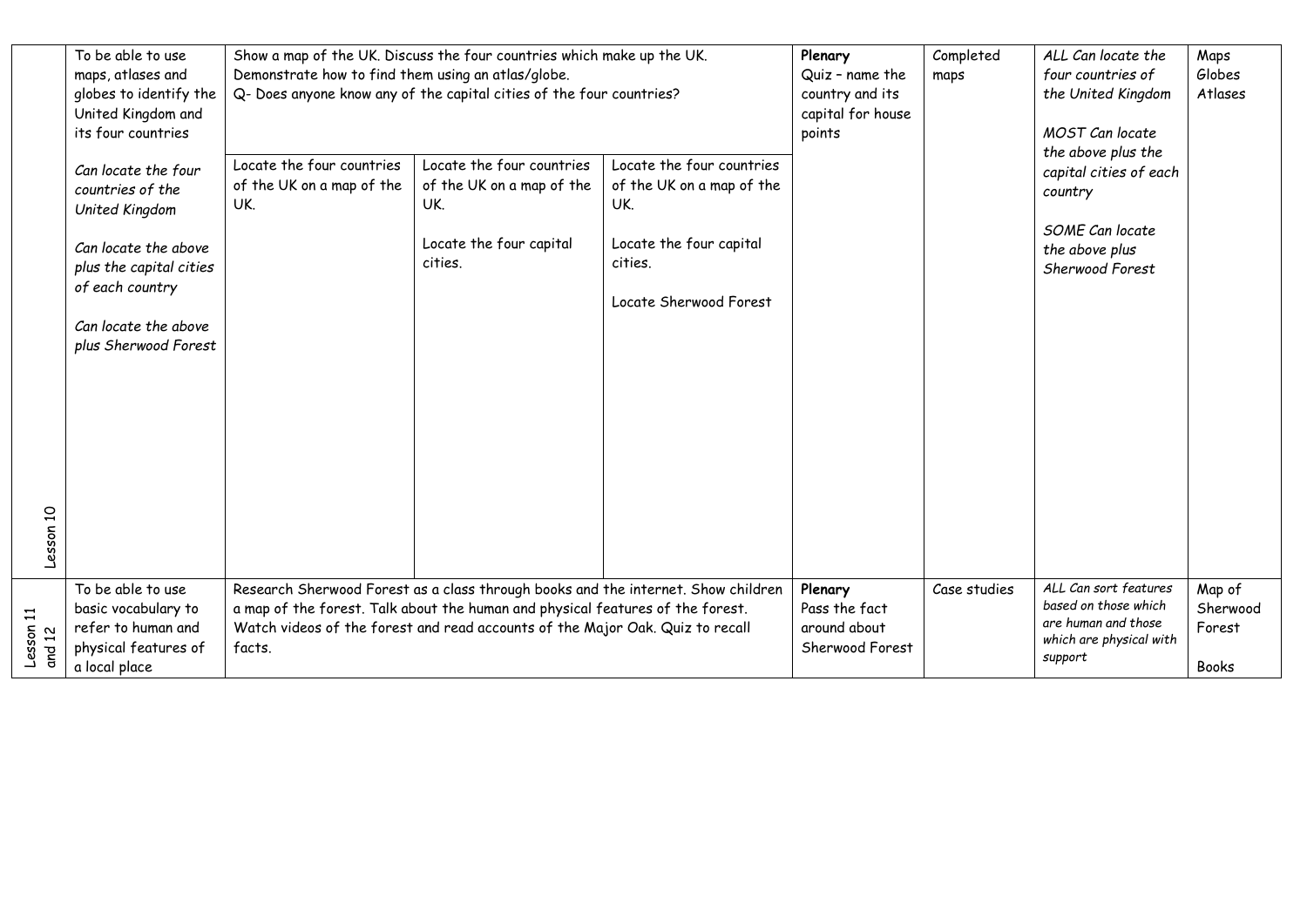| To be able to<br>describe the key<br>features of a place                                                                                                                                         | Sort the features noticed<br>on the Sherwood Forest<br>map into those which are<br>human and those which<br>are physical. Venn<br>diagrams. With TA        | Sort the features noticed<br>on the Sherwood Forest<br>map into those which are<br>human and those which<br>are physical. Venn<br>diagrams.                          | Sort the features noticed<br>on the Sherwood Forest<br>map into those which are<br>human and those which<br>are physical. Venn<br>diagrams.  |                                    |                   | MOST Can sort<br>features based on<br>those which are human<br>and those which are<br>physical                                                   | <b>Internet</b><br>Venn<br>diagrams      |
|--------------------------------------------------------------------------------------------------------------------------------------------------------------------------------------------------|------------------------------------------------------------------------------------------------------------------------------------------------------------|----------------------------------------------------------------------------------------------------------------------------------------------------------------------|----------------------------------------------------------------------------------------------------------------------------------------------|------------------------------------|-------------------|--------------------------------------------------------------------------------------------------------------------------------------------------|------------------------------------------|
| Can sort features based<br>on those which are<br>human and those which<br>are physical with<br>support<br>Can sort features based<br>on those which are<br>human and those which<br>are physical | support.<br>Create a case study of<br>Sherwood Forest to say<br>three facts about it.<br>(include the Major Oak<br>and animals/plants which<br>live there) | Create a case study of<br>Sherwood Forest to say<br>four facts about it.<br>(include the Major Oak<br>and animals/plants which<br>live there)                        | Create a case study of<br>Sherwood Forest to say<br>six facts about it.<br>(include the Major Oak<br>and animals/plants which<br>live there) |                                    |                   | SOME Can sort<br>features based on<br>those which are human<br>and those which are<br>physical and<br>Can create a case<br>study of a local area | Pictures of<br>features<br>from map      |
| Can sort features based<br>on those which are<br>human and those which<br>are physical and<br>Can create a case<br>study of a local area                                                         |                                                                                                                                                            |                                                                                                                                                                      |                                                                                                                                              |                                    |                   |                                                                                                                                                  |                                          |
| To be able to use<br>aerial maps to locate<br>features studied                                                                                                                                   | how people use them.                                                                                                                                       | Look at OS maps of Blakeney and locate the woodland areas surrounding our local<br>area onto blank maps of Blakeney. Name the woodland areas and find out more about |                                                                                                                                              | Plenary<br>Feature spotter<br>game | Completed<br>maps | ALL Can name and<br>locate a local area<br>MOST Can plot local                                                                                   | OS maps of<br>Shirebrook<br><b>Ipads</b> |
| Can name and locate a<br>local area                                                                                                                                                              |                                                                                                                                                            |                                                                                                                                                                      |                                                                                                                                              |                                    |                   | areas onto map<br>SOME Can recognize<br>the human and<br>physical features in                                                                    |                                          |
| Can plot local areas<br>onto map<br>Can recognize the<br>human and physical                                                                                                                      |                                                                                                                                                            |                                                                                                                                                                      |                                                                                                                                              |                                    |                   | the local area                                                                                                                                   |                                          |
| features in the local<br>area                                                                                                                                                                    |                                                                                                                                                            |                                                                                                                                                                      |                                                                                                                                              |                                    |                   |                                                                                                                                                  |                                          |

Lesson 13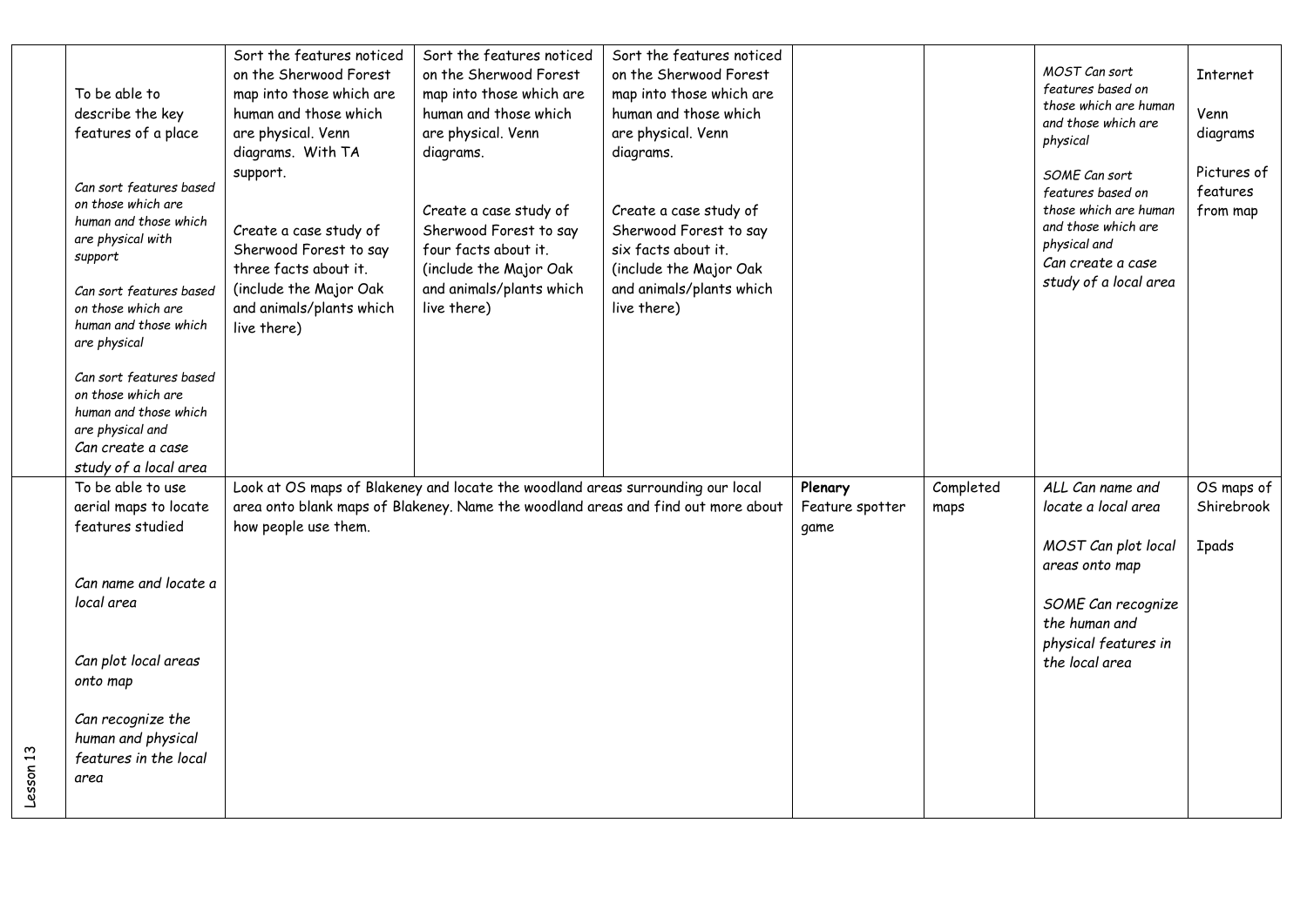|         |                                                                 | Name and locate Blakeney<br>School on the OS map of<br>the local area                                                                                                                                                                  | Name and locate Blakeney<br>School and least two<br>woodland areas on the OS<br>map of the local area | Name and locate Blakeney<br>School and at least two<br>woodland areas. Recognise<br>some other human and<br>physical features on the<br>ariel maps. |                          |                                     |                                                   |                              |
|---------|-----------------------------------------------------------------|----------------------------------------------------------------------------------------------------------------------------------------------------------------------------------------------------------------------------------------|-------------------------------------------------------------------------------------------------------|-----------------------------------------------------------------------------------------------------------------------------------------------------|--------------------------|-------------------------------------|---------------------------------------------------|------------------------------|
| esson14 | To be able to use a<br>range of materials to<br>design and make | Share a letter from the fairies inviting the children to a fairy tea party. Children<br>need to plan and design a fairy crown using natural materials such as: flowers,<br>fruits, leaves, acorns, twigs and other woodland treasures. |                                                                                                       |                                                                                                                                                     | Plenary<br>Share designs | Fairy crown<br>made from<br>natural | ALL Can plan, design<br>and make a fairy<br>crown | Card<br>Natural<br>resources |
|         | products                                                        |                                                                                                                                                                                                                                        |                                                                                                       |                                                                                                                                                     |                          | materials                           |                                                   | Glue                         |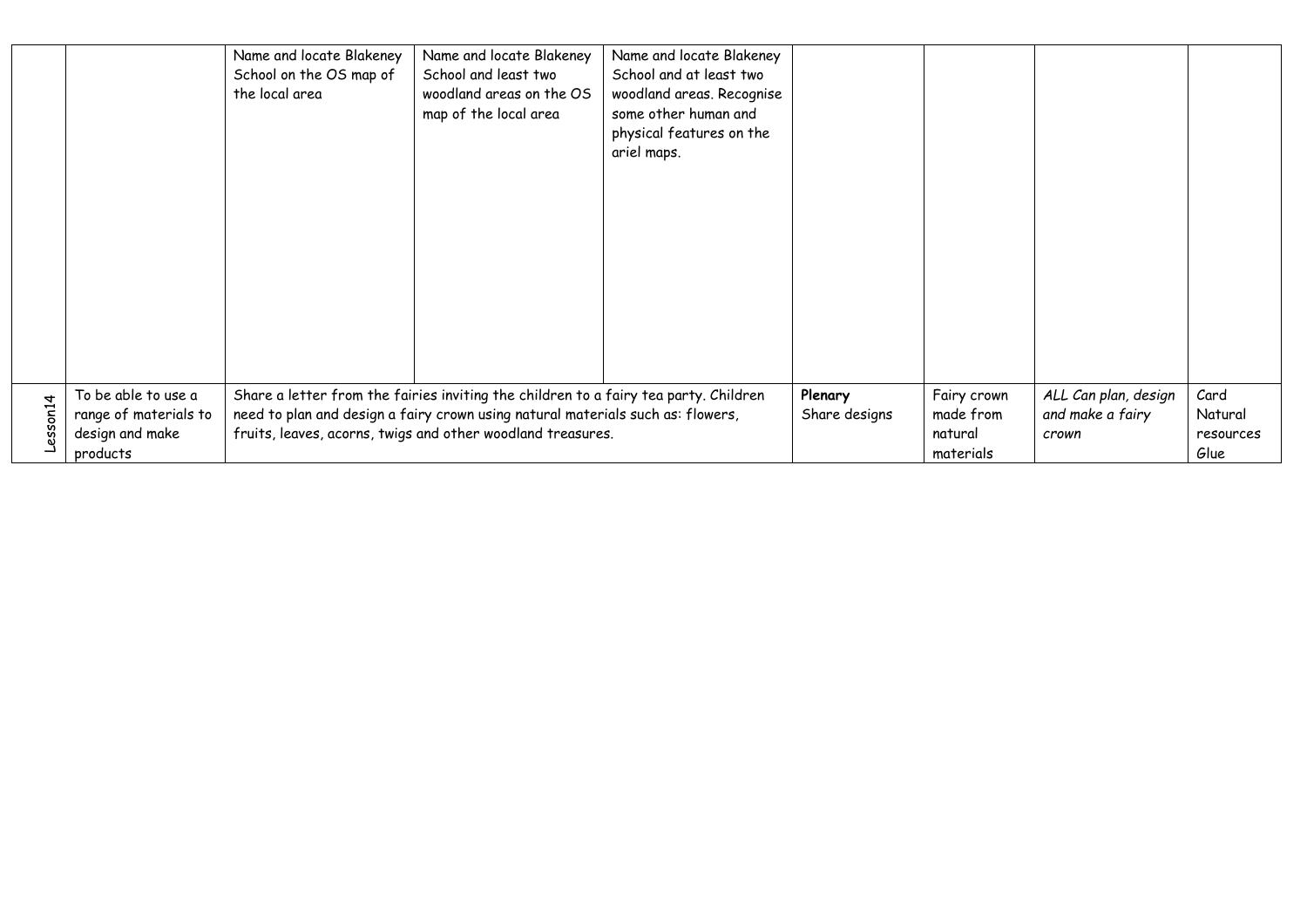|           | Can plan, design and<br>make a fairy crown<br>Can plan, design and<br>make a fairy crown<br>considering the                                                | Plan, design and make a<br>fairy crown using natural<br>materials | Plan, design and make a<br>fairy crown using natural<br>materials and considering<br>the purpose                                                                                                                                                           | Plan, design and make a<br>fairy crown using natural<br>materials considering the<br>purpose and giving their<br>partner verbal<br>instructions on how to<br>make the crown |                                                     |                                      | MOST Can plan,<br>design and make a<br>fairy crown<br>considering the<br>purpose                                                                 | Scissors                                |
|-----------|------------------------------------------------------------------------------------------------------------------------------------------------------------|-------------------------------------------------------------------|------------------------------------------------------------------------------------------------------------------------------------------------------------------------------------------------------------------------------------------------------------|-----------------------------------------------------------------------------------------------------------------------------------------------------------------------------|-----------------------------------------------------|--------------------------------------|--------------------------------------------------------------------------------------------------------------------------------------------------|-----------------------------------------|
|           | purpose<br>Can plan, design and<br>make a fairy crown<br>considering the<br>purpose and giving<br>verbal instructions                                      |                                                                   |                                                                                                                                                                                                                                                            |                                                                                                                                                                             |                                                     |                                      | SOME Can plan,<br>design and make a<br>fairy crown<br>considering the<br>purpose and giving<br>verbal instructions                               |                                         |
|           | To be able to make a<br>product for a given<br>purpose<br>Can plan and make<br>mini fairy cakes<br>Can choose<br>appropriate<br>resources and<br>equipment |                                                                   | Following on from the fairy letter inviting the class to a party, children are to<br>prepare the food. Make teeny tiny treats to serve to woodland creatures. Mini fairy<br>cakes with decorations. Hold the fairy tea party with children wearing crowns. |                                                                                                                                                                             | Plenary<br>Taste the<br>product during<br>the party | Fairy cakes<br>for tiny<br>creatures | ALL Can plan and<br>make mini fairy<br>cakes<br>MOST Can choose<br>appropriate<br>resources and<br>equipment<br>SOME Can evaluate<br>the product | Cake<br>ingredients<br>and<br>equipment |
| Lesson 15 | Can evaluate the<br>product                                                                                                                                | Plan and make mini fairy<br>cakes                                 | Plan and make mini fairy<br>cakes choosing<br>appropriate resources and<br>tools                                                                                                                                                                           | Plan and make mini fairy<br>cakes choosing<br>appropriate resources and<br>tools. Be able to evaluate<br>the product.                                                       |                                                     |                                      |                                                                                                                                                  |                                         |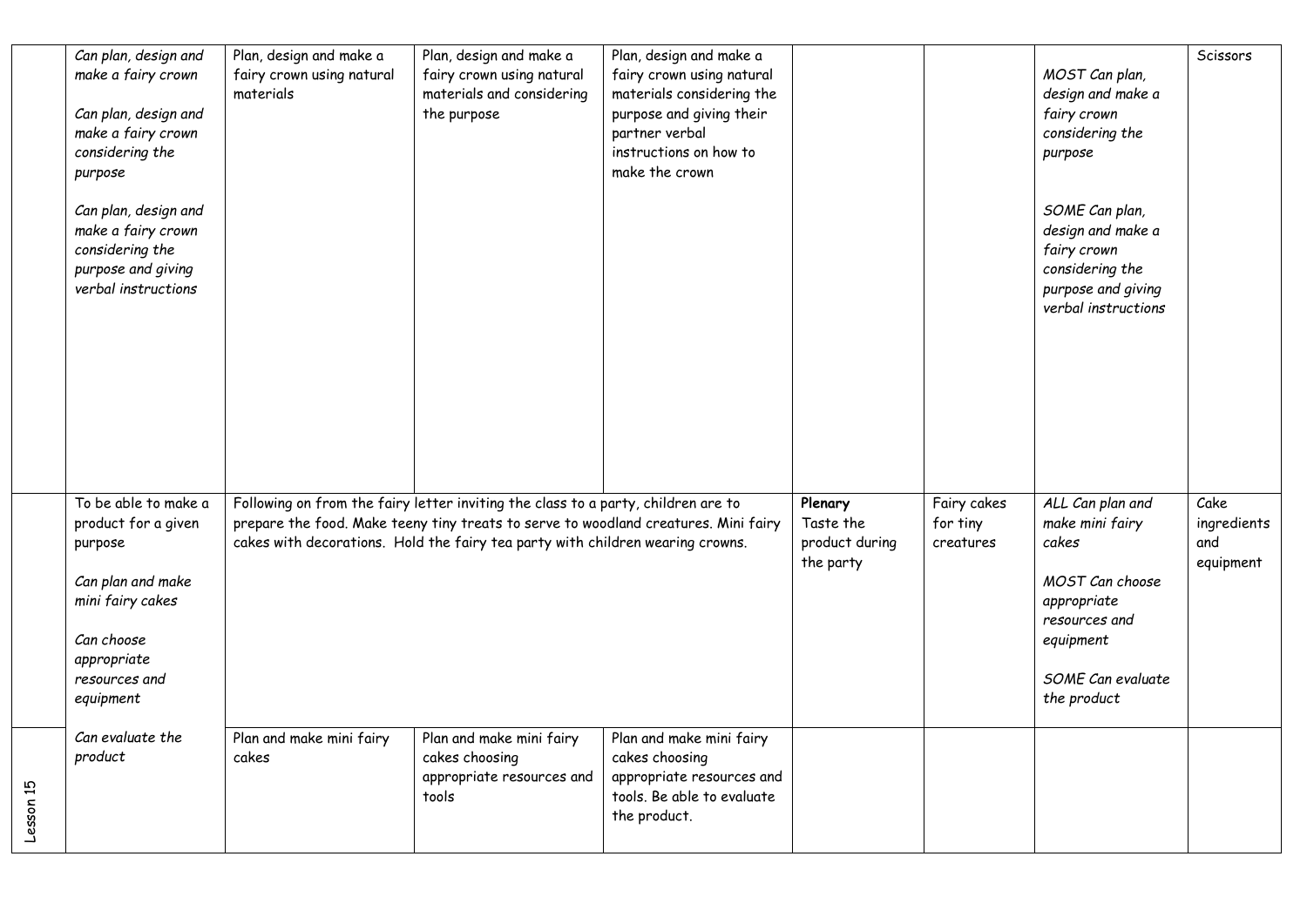|               | To be able to use<br>basic vocabulary to<br>refer to human and<br>physical features of<br>a local place                                                                                                                                    | Practical: Create own mini woodland with relevant contents onto a tough<br>spot<br>** Introduce with a letter from the fairies asking the children to make                                                                                                                                    | Mini woodland | Does the product<br>meet the criteria<br>set in the initial<br>letter from the<br>fairies? | A range of<br>materials<br>to create a<br>woodland<br>and tough |
|---------------|--------------------------------------------------------------------------------------------------------------------------------------------------------------------------------------------------------------------------------------------|-----------------------------------------------------------------------------------------------------------------------------------------------------------------------------------------------------------------------------------------------------------------------------------------------|---------------|--------------------------------------------------------------------------------------------|-----------------------------------------------------------------|
| Innovate week | To be able to<br>describe the key<br>features of a place<br>To be able to<br>identify and name a<br>variety of common<br>animals<br>To be able to use<br>simple compass<br>directions to<br>describe the location<br>of features on a map. | them a new home for their bunny friends**<br>Plan - including a map with key<br>Consider features - deciduous and evergreen trees and details such as<br>paths, clearings, gates, fences and dens<br>Make<br>Describe - referring to human and physical features/what lives there<br>Evaluate |               |                                                                                            | spots                                                           |
|               |                                                                                                                                                                                                                                            |                                                                                                                                                                                                                                                                                               |               |                                                                                            |                                                                 |